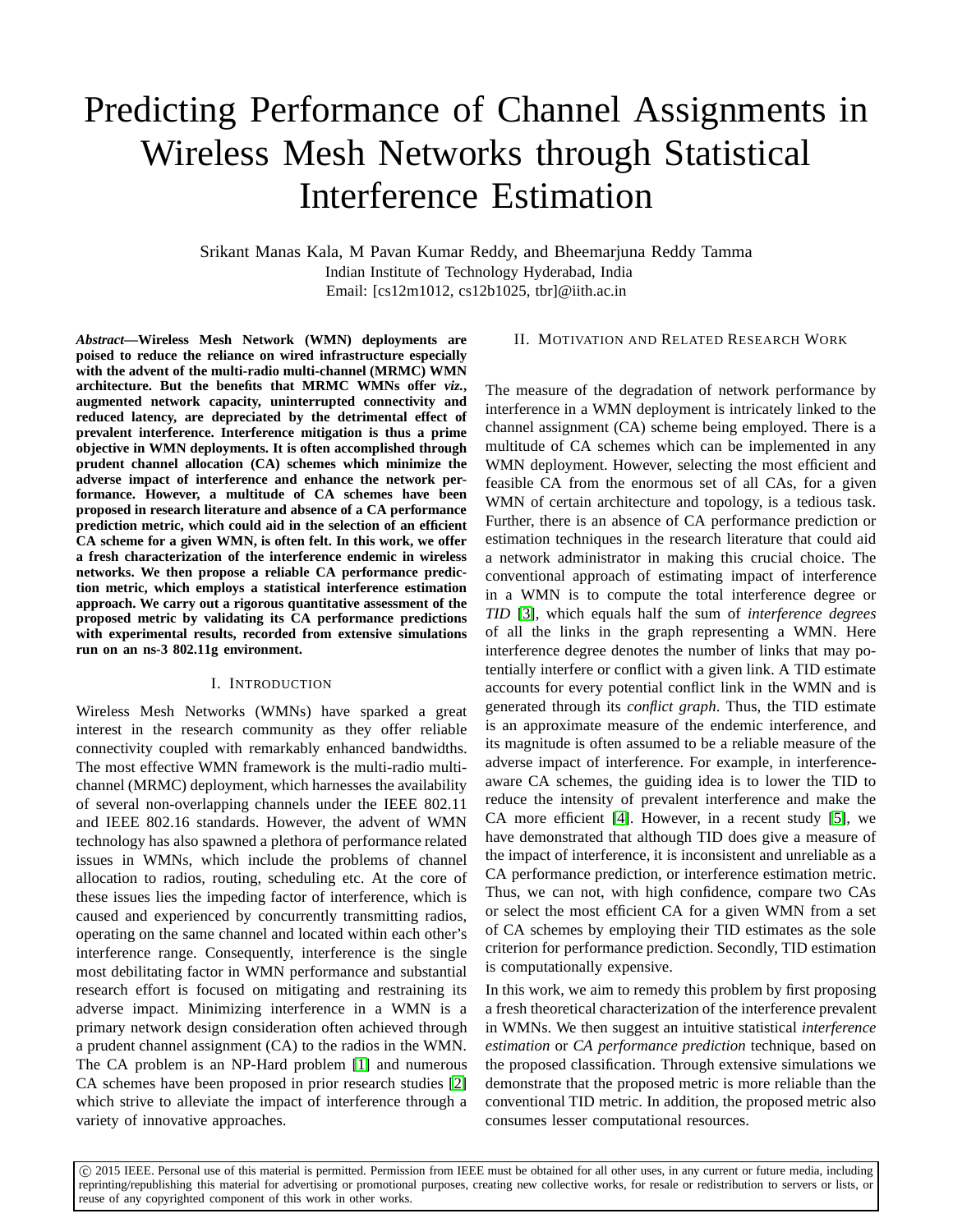# III. INTERFERENCE IN WMNS : A FRESH CHARACTERIZATION

The classification of interference in wireless networks is based on the *source* of the conflicting wireless transmissions on an identical channel. Thus, it is categorized into *internal*, *external* and *multi-path fading* [\[6\]](#page-5-5). However, this view is rather simplistic and fails to reflect the inherent *characteristics* which are intrinsic to all forms of interference affecting the wireless communication, regardless of their source or cause. We adopt a fresh approach to elicit these inherent characteristics of interference as they aid us in assessing and estimating its adverse impact on the network performance. We consider a single-gateway WMN model depicted in Figure [1,](#page-1-0) which comprises of mesh-routers (nodes) and mesh-clients. Multiple radios are available for inter mesh-router communication and we focus on the interference characterization of the mesh backbone.

<span id="page-1-0"></span>

Fig. 1: WMN Architecture For Interference Characterization

Next, to study these characteristics we consider a network scenario in which all nodes are active participants of multiple concurrent wireless transmissions. Each node functions as a source, or a destination, or an intermediate node relaying the data packets onto the next hop. As all nodes transmit in tandem, they trigger and intensify the intricate interference bottlenecks in a WMN, fashioning a prefect scenario in which interference can be considered to be a three dimensional entity, the dimensions being *temporal, spatial and statistical*. We now deliberate over this three dimensional model which constitutes the set of characteristics of the endemic interference.

- 1) **Temporal Characteristics** : These characteristics represent the *dynamism* in the interference scenarios. In a wireless network the transmissions are seldom synchronized, and on the contrary, are quite random. Thus, the interference complexities that are spawned in the network are a function of time and fundamentally temporal.
- 2) **Spatial Characteristics** : Link conflicts in a WMN are a result of two or more interfering links which are in close proximity. The links emanating from two radios transmitting on an identical channel would interfere *if and only if* they lie within each other's *interference range*.

Consequently, this spatial interaction of wireless links is a fundamental feature of endemic interference.

3) **Statistical Characteristics** : The complexity of interference in a WMN is intricately linked to the assignment of available channels to the radios in the WMN. An even and judicious distribution of channels among radios will spawn fewer wireless conflicts as compared to a skewed distribution.

# IV. INTERFERENCE ESTIMATION

Interference estimation, alignment and cancellation are established NP-Hard problems [\[7\]](#page-5-6). A theoretical estimate of interference is only an approximate prediction of the WMN performance under a particular CA scheme. It helps to avoid the time and resource consuming task of ascertaining CA performance by implementing a CA in the WMN and carrying out real-time assessments. A TID estimate is the commonly used measure of the impact of endemic interference on WMN performance. The TID metric only factors in the spatial aspects of interference by generating an estimate of the link conflicts, and does not take into account the other two dimensions. In this work we employ the proposed characterization of interference to design an estimation algorithm which caters purely to a single dimension *i.e.*, the statistical aspects of interference, and offers a more reliable metric than TID.

#### *A. A Statistical Interference Estimation Approach*

We propose a scheme predicated on the notion of *statistical evenness* of channel allocation, which postulates that a proportionate distribution of the available channels among the radios will occasion an efficient CA. An even distribution of channels among radios in a WMN ensures fairness and boosts performance, as demonstrated in [\[8\]](#page-5-7). We name it the *Channel Distribution Across Links* or *CDAL* algorithm. The name is indicative of the underlying technique in which we determine the number of links operating on each channel taking the channel allocation to radios in the WMN as input.

<span id="page-1-1"></span>

**(i) Network Topology (ii) Available Communication Channels** Fig. 2: Link Selection For Transmission

A theoretical estimation approach is fundamentally static, and will fail to acknowledge the *dynamic* or *temporal* characteristics of interference. Further, determining the link selected for a radio transmission and identifying the channel assigned to the link are non-trivial problems, as link selection is a Media Access Control (MAC) mechanism. The standard approach of *one flow transmission per radio* mandates that the radio which experiences the least interference or exhibits the highest *signal to interference plus noise ratio* (SINR) should be used for the transmission. Thus, the link with the best network parameters is selected for transmission. But the *quality* of a link vis-àvis the interference degrading its efficiency, is a dynamic or temporal entity and can only be observed in real-time data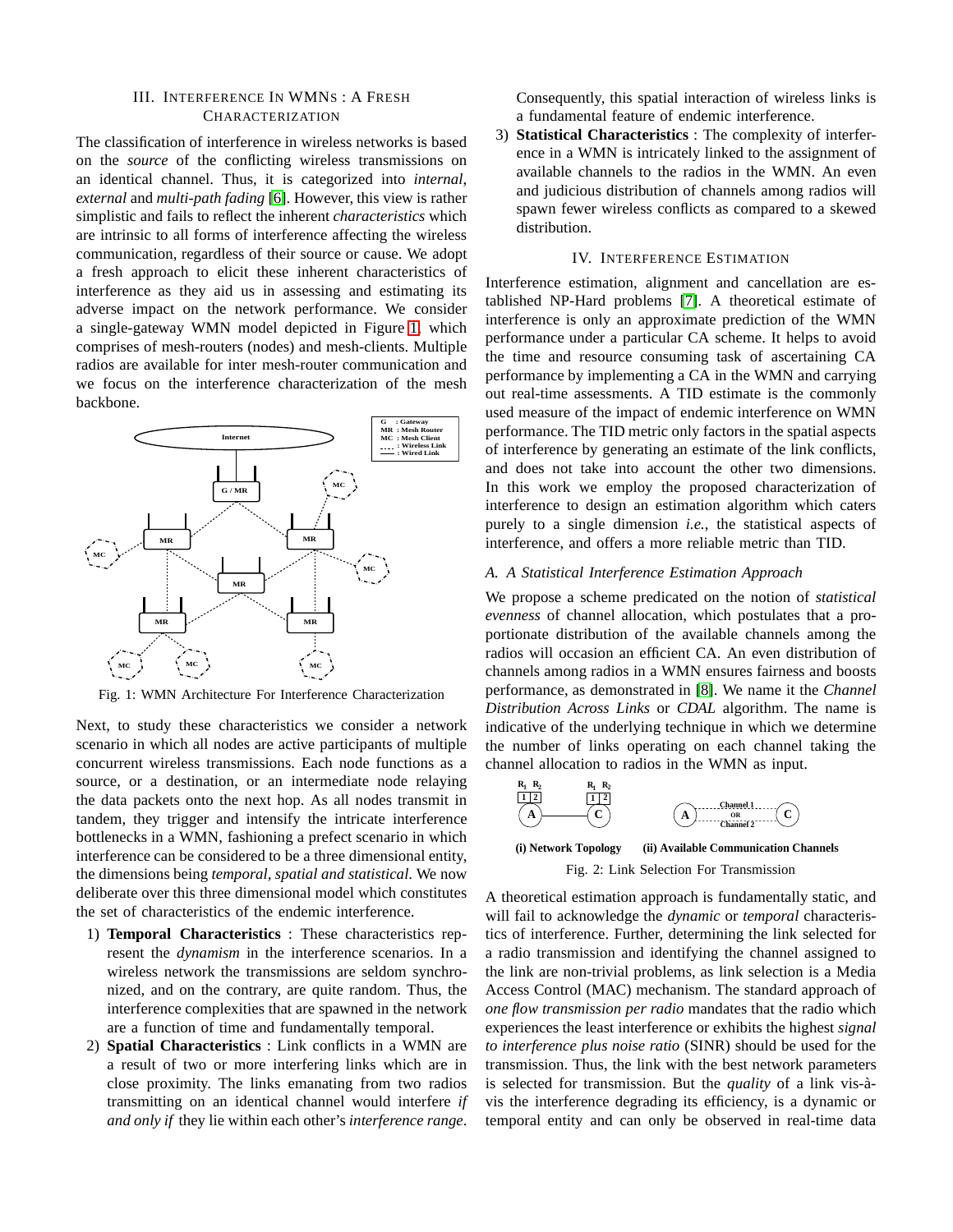transmissions. Also, the concept of *parallel transmissions* is being leveraged in wireless networks by transmitting data simultaneously through multiple radios installed on a node [\[9\]](#page-5-8). These factors further complicate the theoretical determination of the link over which a transmission may occur in real-time. To overcome these constraints, we adopt a *probabilistic link selection* approach. In doing so, we account for the temporal characteristics up to some extent by introducing randomness in the link determination. Let us consider the trivial network topology presented in Figure [2](#page-1-1) (i), where both node A and node C are equipped with two identical radios. Let  $Channel_1$ and  $Channel_2$  be two orthogonal channels which are assigned to one radio each of both the nodes. If nodes A and C wish to communicate with each other at any moment, they can use either of the two non-conflicting links *i.e.*, wireless  $Link_1$  over  $Channel_1$  or wireless  $Link_2$  over  $Channel_2$ . It is difficult to ascertain the temporal selection made at the MAC layer. Thus, we take a probabilistic view that if the described two-node network were to actively transmit data for an infinite period,  $Link_1$  and  $Link_2$  would be equally likely to be selected for transmission, as the probability of either link being chosen would converge to 1/2. From a perspective of practical application, we invoke the *central limit theorem* and assume that in case of availability of multiple links for transmission, each is equally likely to be chosen. Results will demonstrate that this innovative link selection approach leads to reliable estimates, because it facilitates the inclusion and accounting of the temporal characteristics of interference.

<span id="page-2-0"></span>

| Algorithm 1 Channel Distribution Across Links |  |  |  |
|-----------------------------------------------|--|--|--|
|-----------------------------------------------|--|--|--|

**Input:**  $G = (V, E), R_i (i \in V), CA = \{(R_i, C), i \in V\},\$  $CS = \{1, 2, ... M\}$ *Notations* :  $G \leftarrow$  WMN Graph,  $R_i \leftarrow$  Radio-Set,  $CS \leftarrow$  Available Channel Set

- **Output:** CDAL<sub>cost</sub>
- 1:  $LS \leftarrow FindLinkSet(G, CA) \{LS : Set of all wireless links$ present in  $G$ }
- 2:  $CD \leftarrow ProbChannelSelect() \{CD : Set of link-count of$ each channel in  $CS$ }
- 3:  $CDAL_{cost} \leftarrow StdDev(CD)$
- 4: *Output CDAL*<sub>cost</sub> {Estimation Metric of CDAL algorithm}

We now the present the CDAL algorithm followed by a detailed description and a suitable example. The CDAL algorithm, illustrated in Algorithm [1,](#page-2-0) generates an interference estimate for CA schemes which we call the  $CDAL_{cost}$ . The first step in the process is to determine the set of all wireless links present in G, which is accomplished by the function  $FindLinkSet$ . The next step entails a probabilistic selection of links, followed by the task of ascertaining the distribution of channels across all links. These tasks are performed by the function  $ProbChannelSelect$  which implements Algorithm [2.](#page-2-1) For every channel, the function computes the *linkcount i.e.*, the number of links that have been assigned that particular channel and inserts the link-count value into the <span id="page-2-1"></span>**Algorithm 2** Function ProbChannelSelect() (Probabilistic Selection Of Links)

**Input:**  $G = (V, E), CS = \{1, 2, ...M\}, CD[M]$ 

 $G:$  WMN Graph,  $CS:$  Available Channel Set

CD : Channel Distribution Set of size M.

**Output:** Output *CD i.e.*, link count of each channel in *CS* 

1: **for**  $i \in V$  **do** 

2: Determine  $Ch_i$  and  $Adj_i$  { $Ch_i$  : Set of channels allocated to the radios at node i in  $G$ .  $Adj_i$ : Set of nodes adjacent to node i in  $G$ }

3: **end for**

4: **for**  $i \in V$  **do** 

5: **for**  $j \in Adj_i$  **do** 

- 6: Get  $ComCh_{ij}$  {Set of common channels assigned to radios of nodes  $(i \& j)$ }
- 7: let  $p \leftarrow |ComCh_{ii}|$
- 8: **for**  $k \in ComCh_{ij}$  **do**
- 9:  $CD[k-1] \leftarrow CD[k-1] + (k/p)$  {Increment the link count of channel  $k$ }
- 10: **end for**
- 11: **end for**
- 12: **end for**

set CD. Therefore the cardinality of set CD is equal to the number of available channels *i.e.*, the cardinality of set CS. A pair of nodes may have multiple channels at their disposal to communicate with each other. As per our assumption, each channel is equally likely to be selected and due to this probabilistic link selection approach, the link-count for a channel could be fractional.

Now, we devise a statistical mechanism to estimate the efficiency of a CA scheme. Translating the channel distribution into a statistical metric would require the processing of linkcounts of channels on a purely quantitative basis. For example, in a 20 node WMN the ordered set CD may have the linkcount elements  $\{9,8,6\}$  for the three non-overlapping channels  $C_1$ ,  $C_2$  and  $C_3$ , respectively. We contend that a CD of  $\{6,9,8\}$ or  $\{8,9,6\}$  should generate the same final CDAL<sub>cost</sub> as a CD of {9,8,6}, because we are observing the channel-distribution with a purely statistical perspective.

To engineer a quantitative statistical metric, we compute the *standard deviation* of link-counts in CD and consider it to be the  $CDAL_{cost}$ . There is a two-fold objective in employing the standard deviation of link-counts as the metric. First, it is a measure of the variation or dispersion of a set of data values from the mean. Since an equitable distribution of channels among radios is desirable, the closer  $CDAL_{cost}$  is to 0, the more proportionate is the channel allocation. Second, as the size of WMN is scaled up in terms of nodes and the number of radios, TID computation becomes more complex and computationally intensive. In contrast, determining  $CDAL<sub>cost</sub>$ of a CA requires lesser computational overhead. Since the  $CDAL<sub>cost</sub>$  is a measure of dispersion from the ideal equitable distribution, lower is the magnitude of the  $CDAL<sub>cost</sub>$ , better is the expected performance of CA when deployed in a WMN.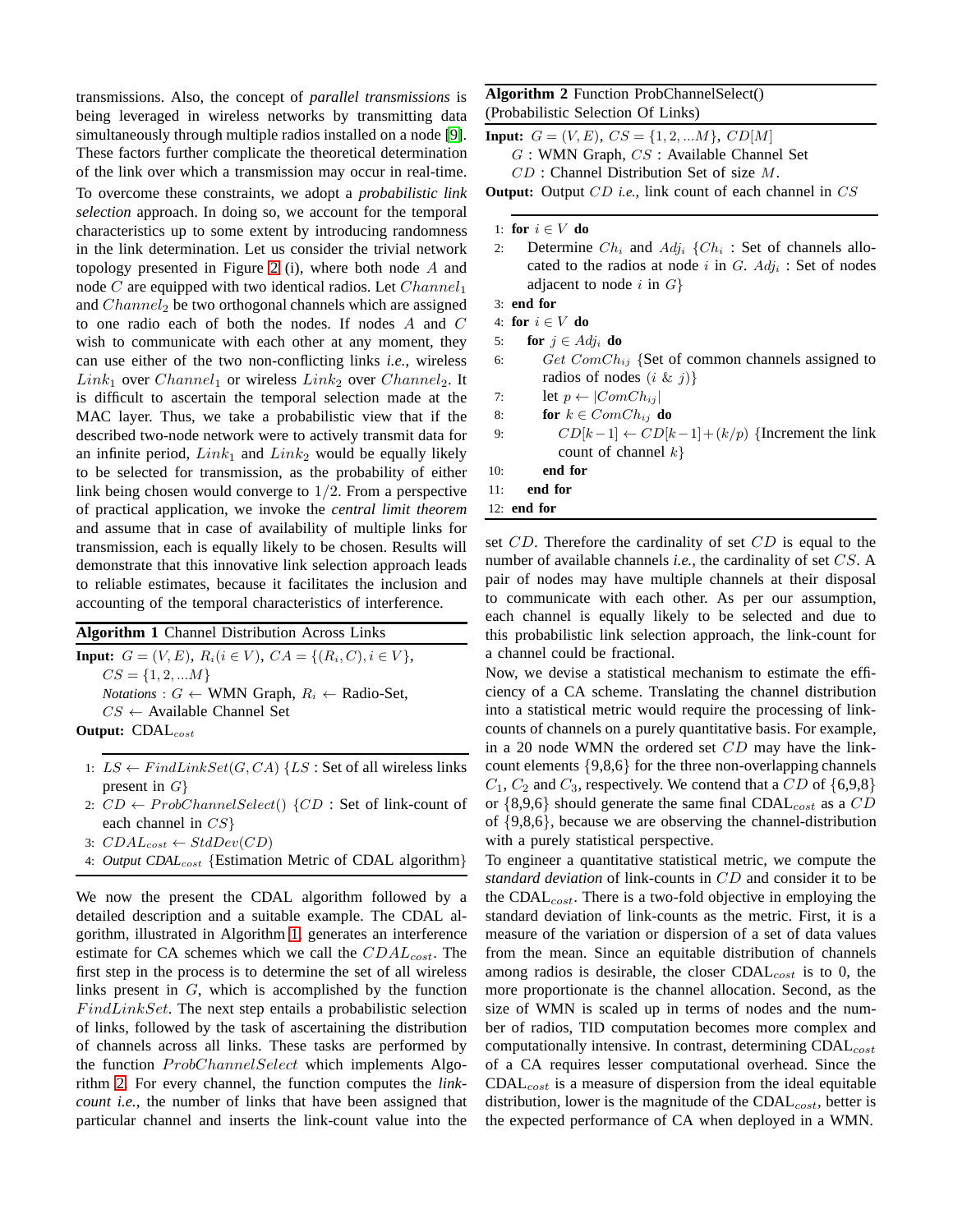We now illustrate the effectiveness of the CDAL estimation by applying it to two CA schemes, the *Maximal Independent Set CA* (MIS) [\[10\]](#page-5-9) and *Radio Co-location Aware Optimized Independent Set CA* (OIS) [\[8\]](#page-5-7). OIS alleviates the radio colocation interference and incorporates *statistical evenness* as a fundamental design objective. It is demonstrated in [\[8\]](#page-5-7), that OIS outperforms MIS in terms of network performance metrics namely, throughput, packet loss ratio and mean delay. We compute the  $CDAL_{cost}$  for all the OISs and MISs implemented in grid WMNs of size  $(N \times N)$ , where  $N \in \{5, \ldots, 8\}$ . The results are depicted in Table [I.](#page-3-0) It is evident that OIS  $CDAL<sub>cost</sub>$ is consistently lower than MIS  $CDAL_{cost}$ , which conforms to their relative performance in actual experiments.

<span id="page-3-0"></span>

| Grid        | Num of        | $\mathbf{CDAL}_{cost}$ |            |  |
|-------------|---------------|------------------------|------------|--|
| <b>Size</b> | <b>Radios</b> | MIS                    | <b>OIS</b> |  |
| $5\times5$  | 50            | 4.48                   | 2.86       |  |
| $6\times 6$ | 72            | 6.86                   | 6.33       |  |
| $7\times7$  | 98            | 8.87                   | 5.88       |  |
| $8\times8$  | 128           | 13.76                  | 8 59       |  |

TABLE I: OIS  $\text{CDAL}_{cost}$  vs MIS  $\text{CDAL}_{cost}$ 

#### *B. Time Complexity of CDAL Algorithm*

We consider an arbitrary MRMC WMN  $G = (V, E)$  comprising of  $n$  nodes, where each node is equipped with  $m$ identical radios. The most computationally intensive step in the CDAL algorithm is to determine the  $ComCh_{ij}$  for each pair of adjacent nodes i & j, and then incrementing the linkcount accordingly. This step has the worst case complexity of  $O(n^2m^2)$  which also makes it the upper bound for overall computational cost of the CDAL algorithm. In comparison, the complexity of determining the TID estimate is of the order  $O(n^2m^3)$ . This is because the adjacency relationships have to be established at the radio-to-radio granularity, for all nodes in G. Next, conflict links are determined for each radio-to-radio link in the WMN, leading to an algorithmic complexity of  $O(n^2m^3)$ . Thus, in comparison to the worst case complexity of TID estimate, CDAL algorithm fares better and this benefit will be more pronounced with the increase in the number of radios attached to a node.

### V. SIMULATIONS, RESULTS AND ANALYSIS

We assess the efficiency and performance of  $CDAL<sub>cost</sub>$  in comparison to the TID estimates through a meticulous procedure elucidated here. *(a)* Choose the WMN topology and a comprehensive data traffic scenario. *(b)* Implement a heterogeneous mix of CA schemes. *(c)* Run extensive simulations to obtain aggregate performance metrics for the CAs. *(d)* Subject the CAs to the two interference estimation approaches *viz.*, TID and CDALcost. *(e)* Consider the sequence of CAs with respect to observed performance metrics as reference, and determine the *error in sequence* in each of the estimation approaches.

### *A. Simulation Parameters*

Simulations are performed in ns-3 [\[11\]](#page-5-10) to record the performance of CAs in a simulated  $5 \times 5$  grid WMN comprising of 25 nodes. The simulation parameters are presented in Table [II.](#page-3-1) A 10 MB file is transmitted from the source to the destination in every multi-hop TCP and UDP flow. TCP and UDP transport layer protocols are implemented in ns-3 through the inbuilt applications, *BulkSendApplication* and *UdpClientServer*, respectively. Through TCP simulations we determine the *aggregate network throughput* while UDP simulations offer us the *packet loss ratio*, which we henceforth denote as Throughput and PLR, respectively, for an easy discourse.

TABLE II: ns-3 Simulation Parameters

<span id="page-3-1"></span>

| <b>Parameter</b>                   | Value          |
|------------------------------------|----------------|
| No. of Radios/Node                 | $\mathfrak{D}$ |
| Range Of Radios                    | $250$ mts      |
| Available Orthogonal Channels      | 3 in 2.4 GHz   |
| Maximum 802.11g PHY Datarate       | 54 Mbps        |
| Maximum Segment Size (TCP)         | 1 KB           |
| Packet Size (UDP)                  | 1KB            |
| <b>MAC</b> Fragmentation Threshold | 2200 Bytes     |
| RTS/CTS                            | Enabled        |
| Routing Protocol                   | <b>OLSR</b>    |

## *B. Traffic Characteristics and Test Scenarios*

We conceive a comprehensive set of *data traffic characteristics* which is crucial to highlight the performance bottlenecks created by the endemic interference. We establish 4-Hop-Flows between the first and the last node of each row and column, and 8-Hop-Flows between the diagonal nodes of the grid. Various combinations of these multi-hop flows are formulated to engineer test-scenarios for the grid WMN. For each test-case two set of experiments are carried out *viz.*, one set employs only TCP flows and the other comprises of only UDP flows. Four high traffic test-scenarios consisting of the following number of concurrent multi-hop flows are simulated in the 25 node grid WMN :

# (i) 5 (ii) 8 (iii) 10 (iv) 12.

These test-scenarios of increasing levels of interference adequately capture the interference characteristics of a WMN, and are thus ideal to demonstrate the overall performance of a CA implemented in a WMN.

## *C. Selection of CA Schemes*

We implement a diverse set of 5 CA schemes, which range from the low performance *centralized static CA* scheme (CEN) [\[12\]](#page-5-11) to the high performance *grid specific CA* scheme (GSCA). GSCA is designed for maximal performance in the current simulation set-up by ensuring a minimum TID of the channel allocation through a rudimentary brute-force approach. Other CA schemes that we implement are the *breadth first traversal* approach (BFS) [\[13\]](#page-5-12), a static *maximum clique* based algorithm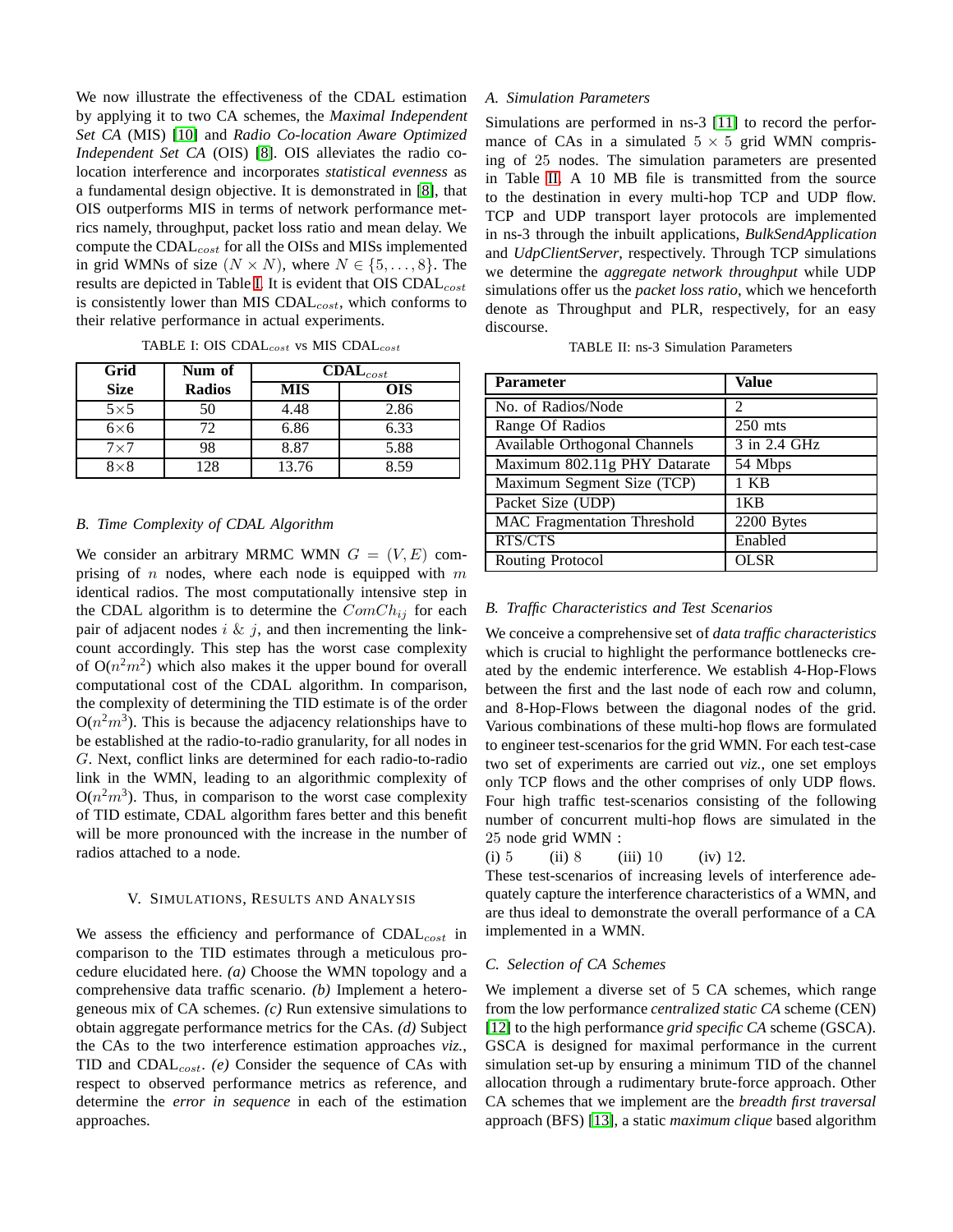(CLQ) [\[14\]](#page-5-13) and a *maximum independent set* based scheme (MIS) [\[10\]](#page-5-9).

We employ two multi-radio multi-channel conflict graph models (MMCGs) *viz.*, the conventional MMCG (C-MMCG) and the enhanced MMCG (E-MMCG) [\[5\]](#page-5-4) to implement each of the above CA schemes, except GSCA. C-MMCG represents link conflicts in a traditional fashion and does not take into consideration the impact of radio co-location interference (RCI) in a wireless network. E-MMCG is an improved version of its conventional counterpart as it does a comprehensive accounting of all RCI interference scenarios in its link conflict representation of the WMN. CAs that are generated with E-MMCG as the underlying conflict graph model demonstrate more effective interference mitigation which results in an enhanced network performance [\[5\]](#page-5-4). Thus, we have a total of 9 CA schemes and for ease of reference, we will denote a C-MMCG based CA as  $CA_C$  and its corresponding E-MMCG version as  $CA_E$ . GSCA is denoted simply as  $GSCA$ .

## *D. Results and Analysis*

An exhaustive set of simulations were run and the values of performance metrics *viz.*, Throughput and PLR were recorded. For each CA, we compute the mean of the recorded values of all test-scenarios to generate the average performance metrics for the CA, denoted by *Avg Throughput* and *Avg PLR*. For each CA, the TID estimate and  $CDAL_{cost}$  are computed and plotted against the observed performance metrics. The results are presented in Figures [3,](#page-4-0) [4,](#page-4-1) [5](#page-5-14) and [6.](#page-5-15) We process the results by first ordering the CAs in a *sequence* of increasing magnitude of each of the recorded performance metrics. Thereafter, we orient the CAs in increasing order of expected performance, as predicted by the two theoretical interference estimation metrics. Now that we have the CA sequences based on both, actual performance data and theoretical interference estimates, we compare the actual and theoretical CA sequences to determine the *degree of confidence* (DoC) for the two CA performance prediction approaches. DoC reflects the efficacy of the interference estimation metric in predicting with high confidence, how a particular CA scheme will perform when implemented in a given WMN.

To determine the DoC, we first ascertain the *error in sequence* (EIS) for each estimation metric. In an ordered sequence of  $n$ CAs, a total of  ${}^nC_2$  comparisons can be made between individual CAs with respect to the magnitude of the metric in context. Considering the sequence of CAs determined by experimental metric values as reference, we ascertain how many *comparisons* are in error in the sequences based on theoretical metrics. An erroneous comparison signifies that the performance relationship predicted by the estimation metric is contrary to the observed real-time performance. The sum of all erroneous comparisons in the CA sequence of an estimation metric is its EIS. Further, we compute the DoC of the estimation metric through the relation,  $DoC = (1 - (EIS)^{n}C_2) \times 100$ , where  $n$  is the number of CAs in the sequence.

From the illustrated results, the CA sequence in terms of increasing Avg Throughput can be determined as :  $(CEN_C)$ 

 $<$   $CLQ_C$   $<$   $CEN_E$   $<$   $CLQ_E$   $<$   $BFS_C$   $<$   $BFS_E$   $<$   $MIS_C$   $<$  $MIS_E <$  *GSCA*), CEN<sub>C</sub> being the least efficient and GSCA being the best in the CA sample set. The CA sequences in terms of TID and CDAL<sub>cost</sub> can also be determined in similar fashion. For both these metrics, a high magnitude of the estimate implies high interference in the WMN *i.e.*, (CA Performance  $\propto 1/Estimate$  Value). Thus, we order the CAs in the decreasing order of estimate values. CA sequence for TID is :  $(BFS_E < CLQ_C < MIS_E < BFS_C <$  $CEN_E < CEN_C < CLQ_E < MIS_C < GSCA$ ). The CDAL<sub>cost</sub> CA sequence is :  $(CEN_C \lt CEN_E \lt C LQ_C \lt C LQ_E \lt C LQ_E$  $MIS_C < BFS_E < BFS_C < MIS_E < GSCA$ ). Coming to CA comparisons,  $CDAL_{cost}$  sequence causes only 4 upsets while TID registers as many as 15 false comparisons. Thus, in terms of Avg Throughput the EIS for CDAL<sub>cost</sub> and TID is 4 and 15, respectively. The corresponding DoC values which represent the measure of reliability of a prediction estimate, for a total of 36 ( ${}^9C_2$ ) CA performance comparisons, are 88.89% and 58.33% for  $\text{CDAL}_{cost}$  and TID, respectively.

<span id="page-4-0"></span>

Fig. 3: Observed Correlation of Avg Throughput with TID

<span id="page-4-1"></span>

Fig. 4: Observed Correlation of Avg Throughput with CDAL $_{cost}$ 

Performance evaluation of the theoretical interference estimation approaches, based on the observed results of the two metrics is presented in Table [III.](#page-5-16)  $CDAL_{cost}$  consistently outperforms TID estimate in terms of reliability of CA per-